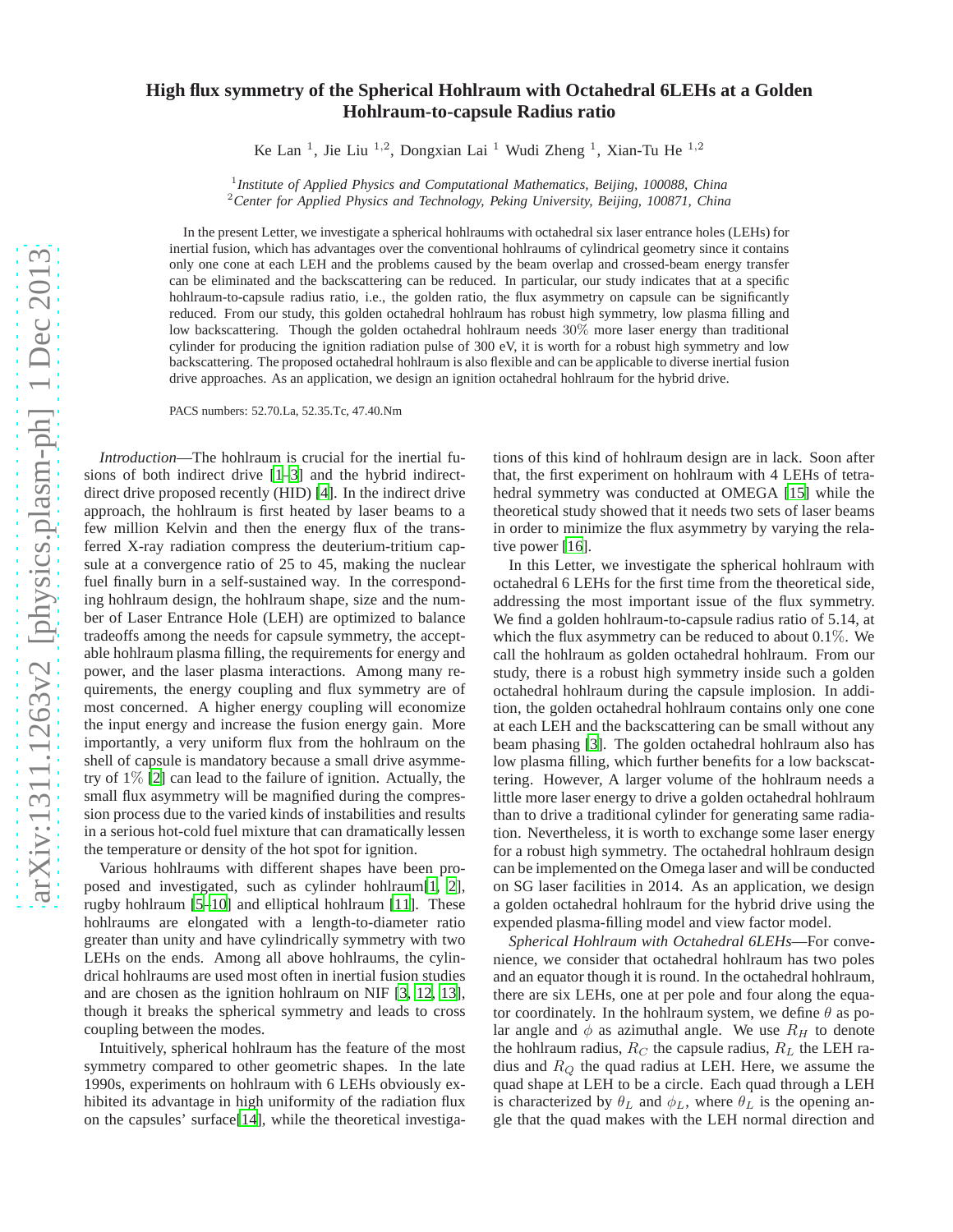

FIG. 1: (color online) Scenography of octahedral hohlraum with six LEHs (white color) and laser spot of 48 quads(red color) on the lefthand side and its pattern in the  $\theta/\phi$  plane on the right-hand side, by taking  $R_H/R_C = 5.1$ ,  $R_C = 1.1$  mm,  $R_L = 1$  mm,  $R_Q = 0.3$  mm and  $\ddot{\theta_L} = 55^\circ.$ 

 $\phi_L$  is the azimuthal angle about the normal of the LEH. The relative fluxes of the laser spot, the hohlraum wall and LEH are denoted as  $F_{spot}$ ,  $F_{wall}$  and  $F_{LEH}$ , respectively. Usually, we take  $F_{spot}$ :  $F_{wall}$ :  $F_{LEH}$  = 2:1: 0, unless declaring. Fig. 1 shows the scenography of the octahedral hohlraum with six LEHs and laser spot of 48 quads and its pattern in the  $\theta/\phi$  plane, by taking  $R_H/R_C$ =5.1,  $R_C$ =1.1 mm,  $R_L$ =1 mm,  $R_Q$ =0.3 mm and  $\theta_L = 55^\circ$ . From our calculation, the flux asymmetry is about 0.1% on a capsule of 1.1 mm radius.

*Golden ratio*—We firstly use a simple model to prove that a golden hohlraum-to-capsule radius ratio exists for an octahedral hohlraum, at which the flux asymmetry can reach its minimum. In this simple model, the LEHs are treated as negative sources, and the wall and laser spots are treated as a homogeneous background by neglecting their flux difference. Only considering the negative effect of LEH on capsule, we present in Fig. 2 a schematic of a capsule inside an octahedral hohlraum. The capsule is concentric with the octahedral hohlraum with their center at point O. On capsule, there are two kinds of points which see LEH most different, such as points A and B in the figure. The normal of point A is in the same direction as that of the LEH centered on point M, while the normal of point B has equal angles with that of three LEHs, centered on points L, M and N, respectively. Hence, we can study the flux asymmetry on capsule by comparing the irradiation on points A and B.

The flux irradiated on a capsule point is mainly decided by the solid angle of the source opened to that point and the angle of the connecting line with respect to the normal of the capsule point. By denoting the LEH area as  $S$ , the solid angle of LEH M seen by point A is  $d\Omega_A = S/(R_H - R_C)^2$ , and the solid angle of LEH N seen by point B is  $d\Omega_B = S cos \alpha/l^2$ . Here, l is the length of line BN, and  $\alpha$  is the angle of BN with respect to the normal of N. We use  $\beta$  to denote the angle between the normal of N and the normal of B, then the angle of BN with respect to the normal of B is  $\alpha + \beta$ . Note that both LEH M and LEH L open the equal solid angle to point B as LEH



FIG. 2: (color online) Schematic of a capsule inside an octahedral hohlraum



FIG. 3: (color online) Variations of  $|f|$  as  $R_H/R_C$  from the simple model (red line) and  $|\Delta F/F|$  from the view factor model (black solid line).

N. Then the quality of the illumination on the capsule can be quantified approximately by:  $f = 0.5 \times 3d\Omega_B \times cos(\alpha + \beta)$  $d\Omega_A]/d\Omega_A$ . From Fig. 2, we have the following geometrical relationships:  $tg\beta = \sqrt{2}$ ,  $t\alpha = R_C sin\beta/(R_H - R_C cos\beta)$ and  $l \times cos\alpha = R_H - R_C cos\beta$ . Then, we obtain:

$$
f = 0.5 \times [3\cos^3 \alpha \times \cos(\alpha + \beta) \times (\frac{R_H}{R_C} - 1 \over R_C - \cos \beta)^2 - 1]
$$
(1)

The variation of  $|f|$  as  $R_H/R_C$  is presented in Fig. 3. As shown, |f| reaches its minimum at  $R_H/R_C = 5.14$ . It predicts the emergence of the minimum flux asymmetry at the golden hohlraum-to-capsule radius ratio.

*Calculations with view factor model*—To certify the above theoretical prediction, we further exploit the view factor model to calculate the radiation flux on the shell of the capsule numerically. We define ratio  $|\Delta F/\langle F\rangle|$ , in which  $\Delta F =$  $0.5 \times (F_{max} - F_{min})$  and  $\langle F \rangle$  is the average value of flux  $F$  upon the capsule. The black solid line shown in Fig. 3 is variation of  $|\Delta F/\langle F \rangle|$  as  $R_H/R_C$  on the capsule shown in Fig.2, which is inside an octahedral hohlraum with  $R_L$ =1 mm,  $R_Q$ =0.5 mm and  $\theta_L = 55^\circ$ . As indicated, an asymmetry minimum do exist for  $|\Delta F/\langle F \rangle|$  at  $R_H/R_C = 5.1$ , quite close to the simple model. Using  $F(\mathbf{P})$  to denote the total flux F at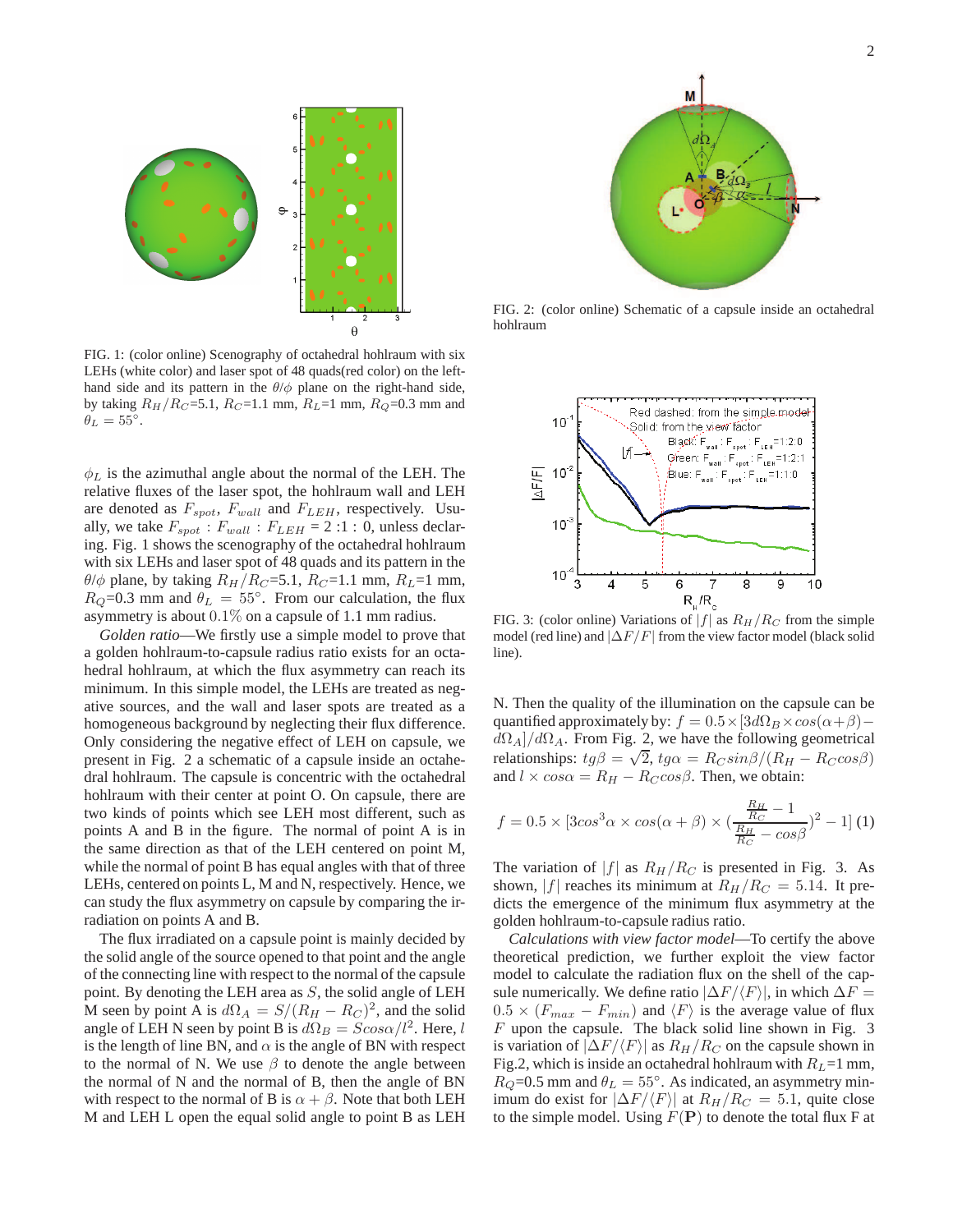point  $P(\theta, \phi)$  on capsule, the asymmetry of flux on capsule can be expanded as  $F(\mathbf{P}) = \sum_{l=0}^{\infty} \sum_{m=-l}^{l} a_{lm} Y_{lm}(\theta, \phi)$ , where  $Y_{lm}(\theta, \phi)$  are the spherical harmonics and  $a_{lm}$  is spherical harmonic decomposition. We further define  $C_{l0}$  =  $a_{l0}/a_{00}$  and  $C_{lm} = 2a_{lm}/a_{00}$  for  $m > 0$ . Shown in Fig. 4 is variations of  $C_{lm}$  as  $R_H/R_C$  for the same model in Fig. 3. As shown,  $C_{40}$  and  $C_{44}$  dominate the capsule flux asymmetry, except around the golden ratio where the asymmetry is dominated by  $C_{80}$ ,  $C_{84}$  and  $C_{88}$  with values much smaller than 0.1%. Notice that  $C_{2m}$  is on noise level and can be thoroughly neglected inside an octahedral hohlraum, quite different from the case inside a cylindrical geometry. The minimums of  $C_{4m}$ at  $R_H/R_C = 5$ ,  $C_{6m}$  at around  $R_H/R_C = 4$  and  $C_{8m}$  at around  $R_H/R_C = 6$  are due to the asymmetry smoothing factor on capsule inside a concentric spherical hohlraum[\[1,](#page-3-0) [2](#page-3-3), [5](#page-3-4)]. According to Ref. [1], the smoothing factor depends on mode number  $l$  but not on the directional mode number  $m$  because the choice of the direction of the polar axis is arbitrary for spherical symmetry. Here, it is worth to mention the 2LEH cylindrical and 4LEH spherical hohlraums, in which the symmetries are dominated respectively by  $Y_{2m}$  and  $Y_{3m}$ , while the smoothing factors of  $Y_{2m}$  and  $Y_{3m}$  are much less reduced, especially at  $R_H/R_C \leq 5$ .

In order to distinguish the asymmetry contributions from LEH and laser spot, we calculate spherical hohlraums with only octahedral 6LEHs and only 48 quads, respectively. As shown in Fig. 3, the asymmetry contributed by the LEHs is significantly larger than that by the spots, and the asymmetry is mainly decided by the LEHs. Obviously, the asymmetry minimum is thoroughly due to the six LEHs of the octahedral hohlraum. That is why  $R_H/R_C$  of the minimum asymmetry from the simple model agrees so well with that from view factor model. According to our calculations,  $R_H/R_C$  of the minimum asymmetry has small deviation from 5.14 under different LEH-to-hohlraum radius ratio and different arrangement of laser beams. We call  $R_H/R_C = 5.14$  as the golden ratio of the octahedral hohlraum. Notice that  $|\Delta F/\langle F \rangle|$  is around 0.2% at  $R_H/R_C \geq 4.7$ , which means that the golden octahedral hohlraum has robust symmetry not only at the early stage of capsule implosion when  $R_H/R_C$  becomes a little small due to wall plasma expansion, spot motion and expansion of the outer layers of the capsule, but also during the stages of capsule inward acceleration and ignition when  $R_H/R_C$  becomes very large. Here, it is worth to mention the pioneer



FIG. 4: (color online) Variations of  $C_{lm}$  as  $R_H/R_C$ .

work on 6LEH spherical hohlraum fielded at the ISKRA-5 facility with 12 laser beams [\[14](#page-3-9)], in which the ratio is taken as  $R_H/R_C = 7$ . Obviously, it costed double energy as compared to that designed at the golden ratio, while the corresponding symmetry was not the best.

In addition to the advantage in high robust symmetry, the golden octahedral hohlraums also have superiority on low backscattering and low plasma filling. As we mentioned above, the spherical octahedral hohlraums contain only one cone at each LEH, so the issues of beam overlapping and crossed-beam transfer do not exist. Thus, the backscattering can be remarkable decreased without any beam phasing, which therefore leads to a higher laser absorption efficiency for a spherical hohlraum than for a cylinder. In addition, the volume of a golden octahedral hohlraums is 125 times of that capsule volume, more than 2 times of that of the traditional cylindrical hohlraum which is about 50 to 60 times of the capsule volume. Thus, the plasma filling inside such an octahedral hohlraum is obviously lower than inside a cylinder, which further benefit a low backscattering. Of cause, it needs more laser energy to drive a larger hohlraum for producing same radiation. Nevertheless, it is worth to spend some more laser energy to get a robust high symmetry. As an example, we compare the laser energy required for generating an ignition radiation pulse of 300 eV inside a golden octahedral hohlraum with that inside a traditional cylinder. We consider the ignition target recently designed for NIF [\[13](#page-3-8)] and use the expended plasma-filling model [\[11,](#page-3-6) [17](#page-3-12)[–19\]](#page-3-13) to calculate the required laser energy and the plasma filling inside the hohlraums. According to Ref. [\[13\]](#page-3-8), the cylindrical uranium hohlraums with dimensions of 5.75mm in diameter and 9.4mm in length are used for a DT capsule of  $R_C$ =1.13 mm. To have same LEH area, we take the  $R_L = 1.732$  mm for cylinder and  $R_L = 1$ mm for the golden octahedral hohlraum. Here, we do not consider the backscattering and assume that the conversion efficiency from laser to x-ray is 87% for both hohlraums. From our calculation, it needs 1.5 MJ absorbed laser energy by using the golden octahedral hohlraum with  $n_e = 0.067$ , and 1.1 MJ by using the cylinder with  $n_e = 0.094$ . Here,  $n_e$  is electron density in unit of the critical density, and the plasma filling criterion is  $n_e = 0.1$  [\[17\]](#page-3-12). Obviously, it costs more than 30% laser energy by using a golden octahedral hohlraum, but it is available on both NIF and LMJ.

*Laser arrangement and constraints*— We define the hohlraum pole axis as z axis. Axis x is defined by the centers of two opposite LEHs on equator, and y is defined by the other two. We name the LEHs centered on z axis as LEH1 and LEH6, on y axis as LEH2 and LEH4, and on x axis as LEH3 and LEH5. Each quad through a LEH is characterized by  $\theta_L$  and  $\phi_L$ . There is only one cone in our design, so all quads coming from the six LEHs have the same  $\theta_L$ . The chooses of  $\theta_L$  and  $\phi_L$  are not only related to the ratios of  $R_H/R_C$ ,  $R_L/R_C$ ,  $R_Q/R_C$  but also interactional. There are three constraints which govern the quad arrangement. First, the lasers can not hit to the opposite half sphere in order to have a short transfer distance inside hohlraum for suppressing the increase of LPI, which limits the opening angle  $\hat{\theta}_L > 45^\circ$ . Second, the laser can not enter the hohlraum at a very shal-